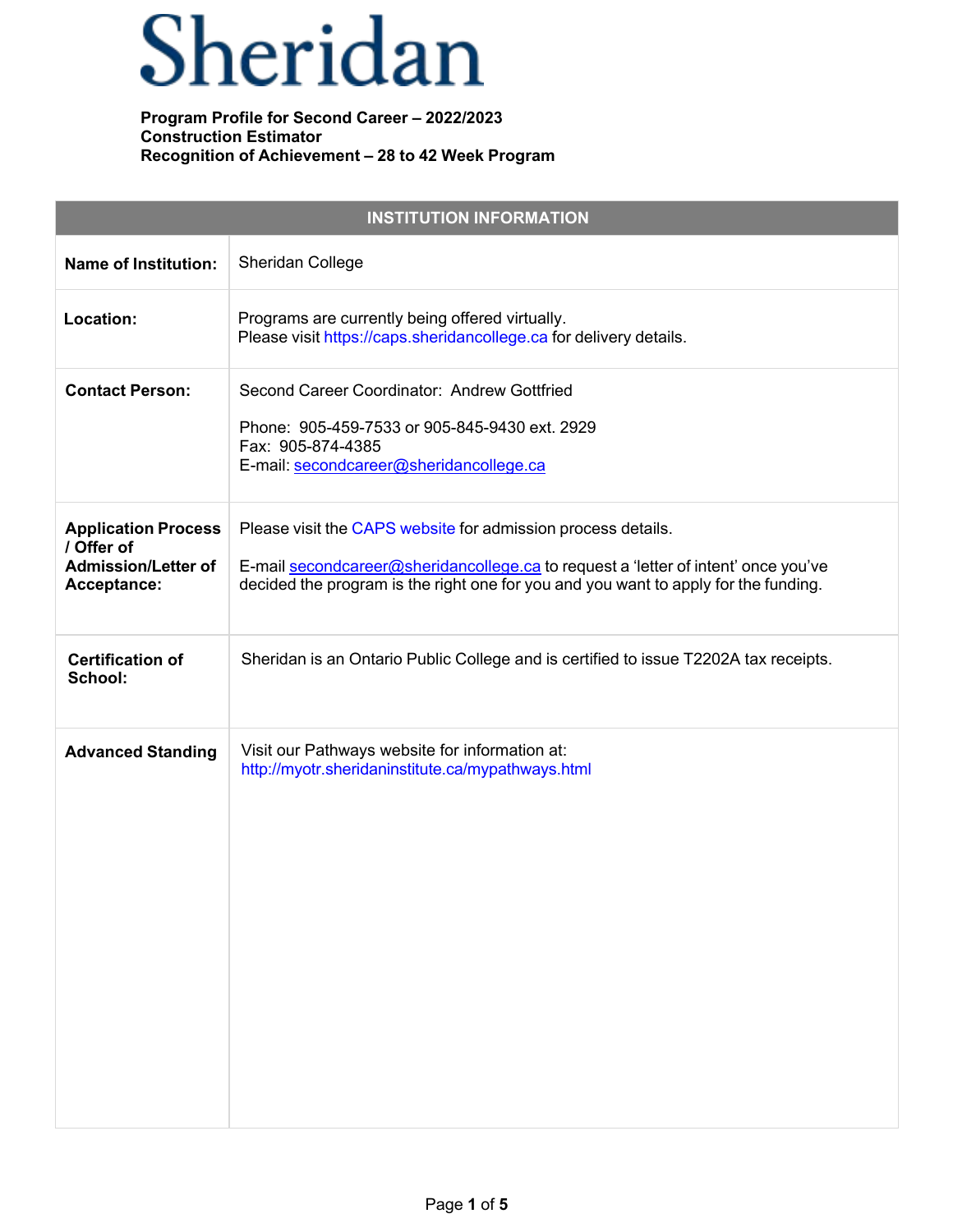

|                                                                                          |              |                                                                                                                                                                                                                                                                                                                                                                                    |                | <b>PROGRAM INFORMATION</b>                                            |  |  |  |  |
|------------------------------------------------------------------------------------------|--------------|------------------------------------------------------------------------------------------------------------------------------------------------------------------------------------------------------------------------------------------------------------------------------------------------------------------------------------------------------------------------------------|----------------|-----------------------------------------------------------------------|--|--|--|--|
| Program Name/<br><b>Credential:</b>                                                      |              | Construction Estimator / Recognition of Achievement                                                                                                                                                                                                                                                                                                                                |                |                                                                       |  |  |  |  |
| <b>Program-Specific</b><br><b>Admission</b><br><b>Requirements:</b>                      |              | https://caps.sheridancollege.ca/products/construction-estimator.aspx                                                                                                                                                                                                                                                                                                               |                |                                                                       |  |  |  |  |
| <b>Program Offered</b><br><b>SEPTEMBER 2022</b><br><b>Start/End dates by</b><br>semester | $\mathbf{1}$ | Sept. 12, 2022<br>To<br>Dec. 16, 2022                                                                                                                                                                                                                                                                                                                                              | $\overline{2}$ | Jan. 9, 2023<br>To<br>Apr. 14 2023                                    |  |  |  |  |
| <b>Program Offered</b><br><b>JANUARY 2023</b><br><b>Start/End dates by</b><br>semester   | 1            | Jan. 9, 2023<br>To<br>Apr. 14, 2023                                                                                                                                                                                                                                                                                                                                                | $\overline{2}$ | May 8 2023<br>To<br>Aug. 11, 2023                                     |  |  |  |  |
| <b>Program Offered</b><br><b>MAY 2023</b><br><b>Start/End dates by</b><br>semester       | 1            | May 8, 2023<br>To<br>Aug. 11, 2023                                                                                                                                                                                                                                                                                                                                                 | $\mathbf{2}$   | Sept 12, 2023<br>To<br>Dec 16, 2023                                   |  |  |  |  |
| Program Length/<br><b>Hours/Weeks:</b>                                                   |              | Program duration (weeks): 28-42<br>Total instructional hours: 210<br>Programs starting in September have a holiday break of approximately 3 weeks.<br>Programs starting in January and May run continuously over 8 months (no summer break),<br>with two weeks between semesters.<br>Students will be notified about their class schedule prior to the beginning of each semester. |                |                                                                       |  |  |  |  |
| <b>Class Size:</b>                                                                       |              | Approximately 35                                                                                                                                                                                                                                                                                                                                                                   |                |                                                                       |  |  |  |  |
| <b>Course Outline:</b>                                                                   |              |                                                                                                                                                                                                                                                                                                                                                                                    |                | https://www.sheridancollege.ca/programs/courses/course-outline-search |  |  |  |  |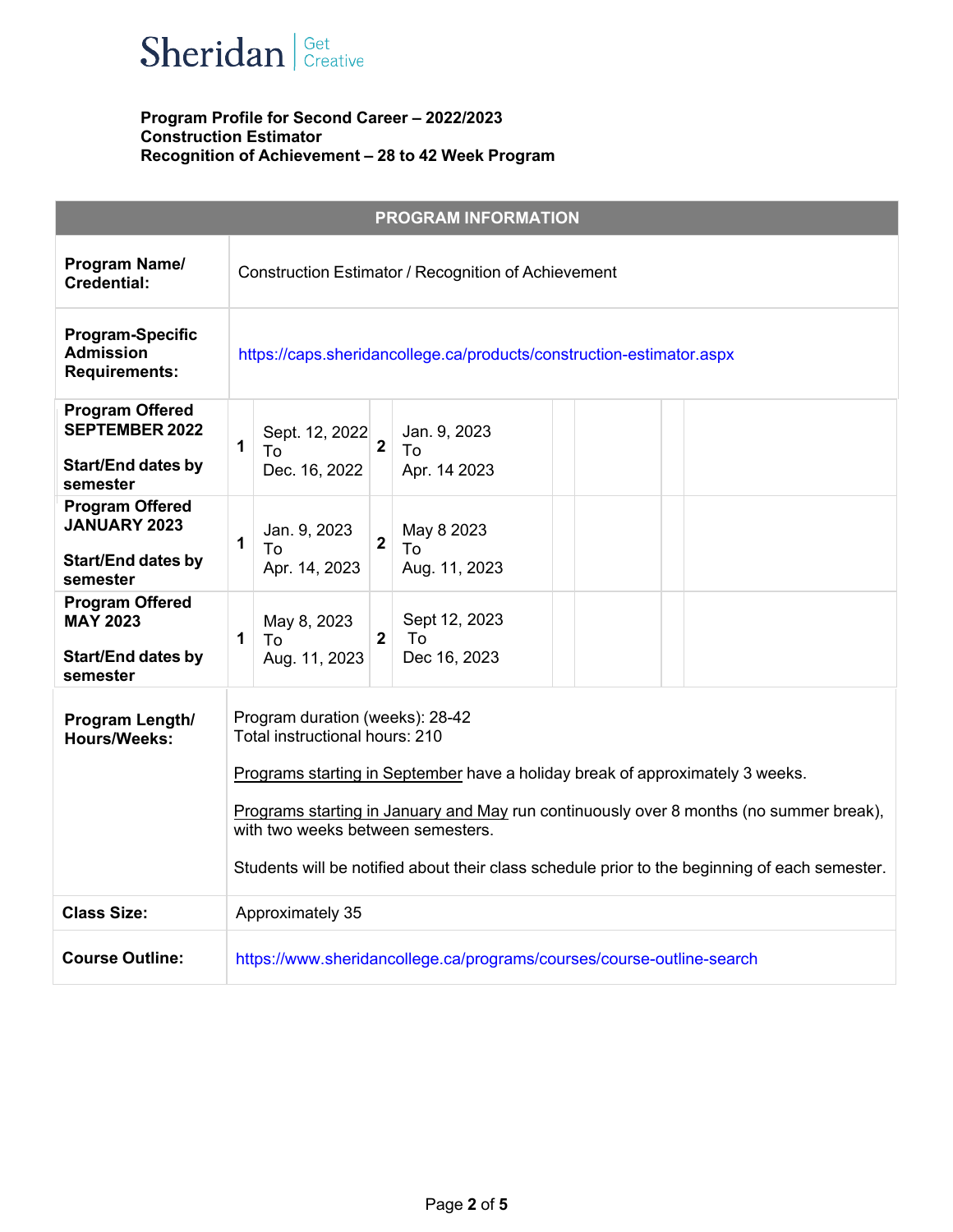## $\textbf{Sheridan}$   $|^\text{Get}$  Creative

| <b>Annual Tuition:</b><br>(applicable at time<br>of publication -<br>subject to change<br>without notice) | \$1314.9<br>https://caps.sheridancollege.ca/products/construction-estimator.aspx<br>Tuition fees are regulated by the Ministry of Advanced Education and Skills Development<br>and a change could be made by action of the Ontario Government.<br>As the Fee Guide is prepared in advance, Sheridan reserves the right to make changes<br>due to errors and omissions. Additional fees will apply for some programs with a modified<br>curriculum. All information provided is current as of publication. |
|-----------------------------------------------------------------------------------------------------------|-----------------------------------------------------------------------------------------------------------------------------------------------------------------------------------------------------------------------------------------------------------------------------------------------------------------------------------------------------------------------------------------------------------------------------------------------------------------------------------------------------------|
| Parking:<br>(applicable at time<br>of publication -<br>subject to change<br>without notice)               | https://epark.sheridancollege.ca/                                                                                                                                                                                                                                                                                                                                                                                                                                                                         |
| <b>Book Costs:</b><br>(applicable at time<br>of publication -<br>subject to change<br>without notice)     | \$970                                                                                                                                                                                                                                                                                                                                                                                                                                                                                                     |
| <b>Other Costs:</b>                                                                                       | Ancillary fees - \$204.5                                                                                                                                                                                                                                                                                                                                                                                                                                                                                  |
| <b>Payment Policy for</b><br><b>Second Career:</b>                                                        | Purchase your course from our CAPS website when the courses become available<br>and provide your receipt to your ministry.                                                                                                                                                                                                                                                                                                                                                                                |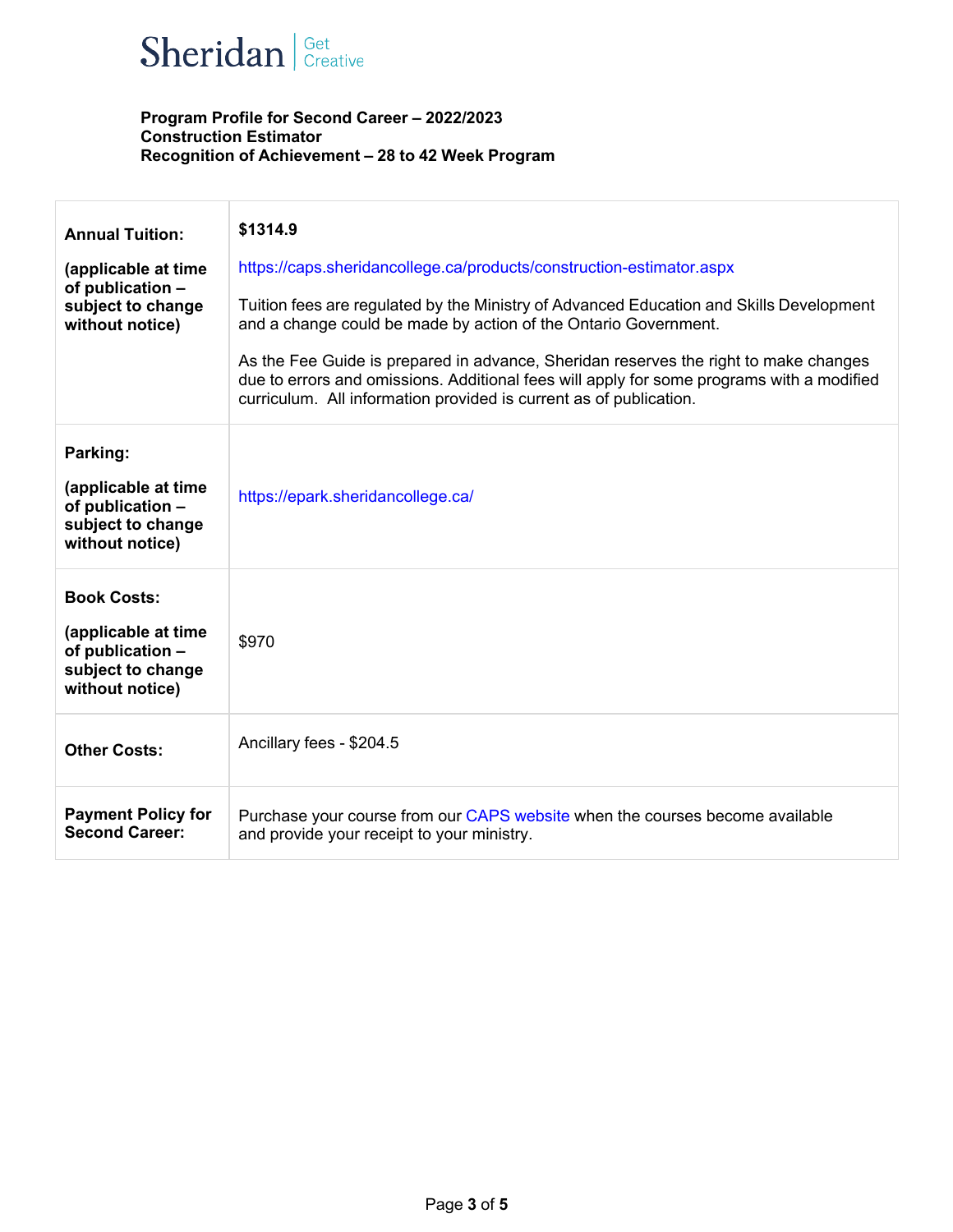

| <b>Withdrawal/Refund</b><br><b>Policy</b>                                                                             | For refunds or withdrawals, please visit:<br>https://caps.sheridancollege.ca/student-guide/transfers-refunds-and-withdrawals.aspx<br>Please note: As a Second Career-funded student, all refunds are to be returned to your<br>funder.                                                                                                                              |
|-----------------------------------------------------------------------------------------------------------------------|---------------------------------------------------------------------------------------------------------------------------------------------------------------------------------------------------------------------------------------------------------------------------------------------------------------------------------------------------------------------|
| <b>Your Second Career</b><br>and Career<br><b>Opportunities:</b>                                                      | Students will learn the roles and responsibilities of an estimator while gaining experience<br>preparing tendering documents, cost plans, bid forms and more. This program prepares<br>students to run a complete project on-site from start to finish.                                                                                                             |
| <b>Please identify the</b><br>main skill learners<br>can expect to gain<br>upon completion of<br>the micro-credential | The roles and responsibilities of a construction estimator while gaining experience<br>$\bullet$<br>preparing tendering documents, cost plans, bid forms, etc. This program prepares<br>learners to run a complete project on-site from start to finish.                                                                                                            |
| <b>Method of</b><br>Instruction:                                                                                      | online                                                                                                                                                                                                                                                                                                                                                              |
| <b>Equipment</b><br><b>Availability:</b>                                                                              | Students will have access to computers in open access computer labs.                                                                                                                                                                                                                                                                                                |
| <b>Instructor</b><br><b>Qualifications:</b>                                                                           | Our faculty is hired based on a combination of industry experience and academic<br>qualifications. Most faculty have relevant Master's degrees and/or professional<br>certifications where applicable.<br>Our faculty is provided with opportunities to engage in professional development to<br>ensure currency in their field and proficiency in teaching adults. |